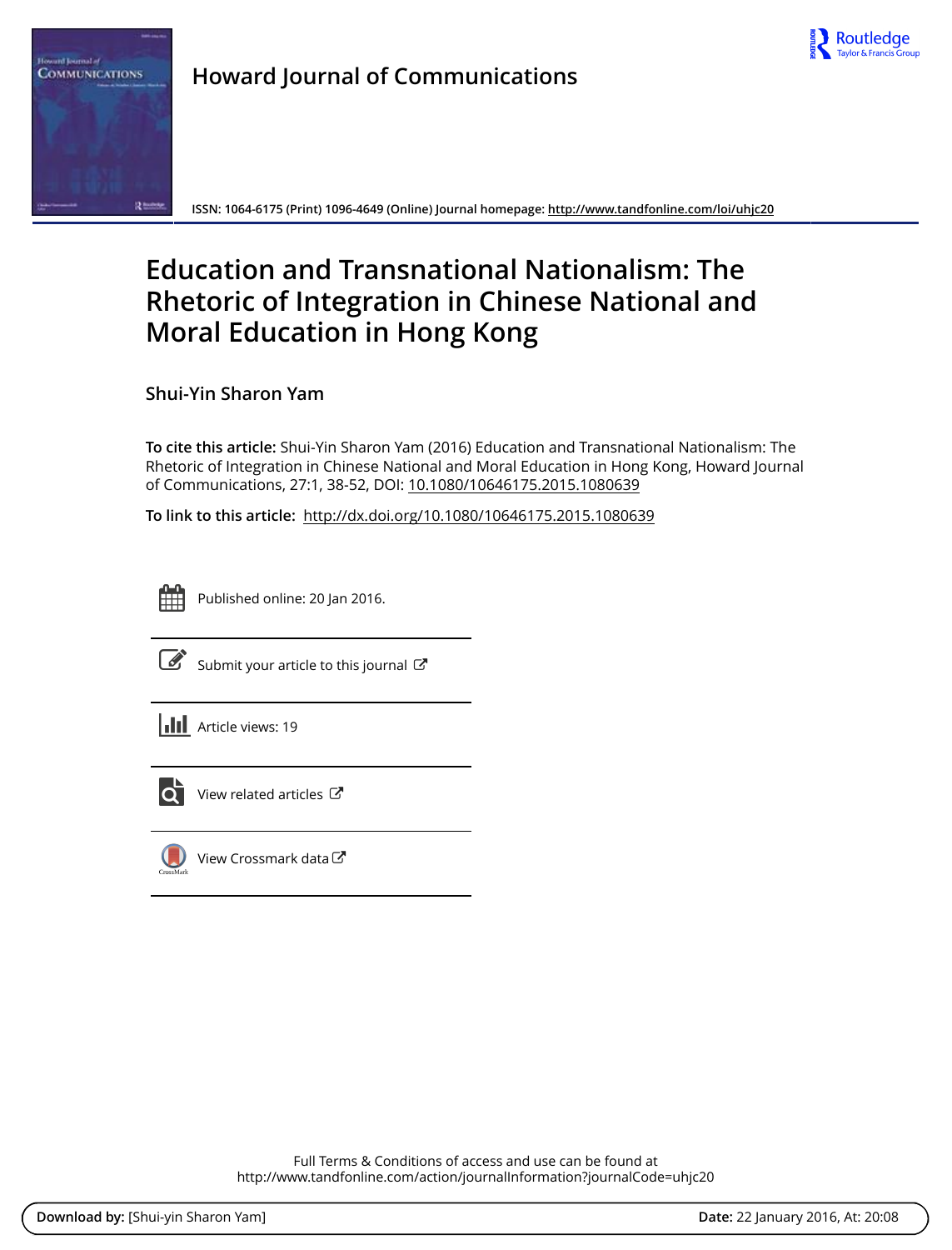

# **Education and Transnational Nationalism: The Rhetoric of Integration in Chinese National and Moral Education in Hong Kong**

Shui-Yin Sharon Yam

Department of English, University of Wisconsin-Madison, Madison, Wisconsin, USA

#### **ABSTRACT**

Given the fraught political relationship between Hong Kong and China for the last 10 years, China has been attempting to integrate the semi-autonomous region economically and ideologically. This article uses rhetorical analysis to examine how China strategically adapts its nationalist rhetoric in the Hong Kong education curriculum, in an attempt to integrate Hong Kong citizens politically and ideologically in a transnational context. It argues that China's rhetorical and political project in Hong Kong had failed because the Chinese government had underestimated cultural power behind Hong Kong's cultural history and its selfconstructed identity as a transnational site.

**KEYTERMS**

China; rhetoric; nationalism; transnationalism

Scholars in cultural studies and politics have argued that as national sovereignty begins to wane under neoliberalism, nation-states have responded anxiously with a resurgence of xenophobic nationalism that transgresses national borders (Brown, [2010;](#page-13-0) Calhoun, [2007;](#page-14-0) Doman, 2005; Harvey, [2007\)](#page-14-1). Given this interaction between nationalism and transnationalism, Inderpal Grewal [\(2005\)](#page-14-2) argued that nationalist discourse and the articulation of national identity are now produced "transnationally by cultural, political, and economic practices" (p. 8). In other words, heightened nationalism is produced in response to transnational activities that threaten to erode a sense of sameness and solidarity within a nation-state. As a result, nationalism should be examined in a transnational context that considers how nationstates negotiate global economic and political tensions to maintain control and unity within their boundaries. As transnational political and economic forces of globalization uncouple local cultural identification from state nationhood, scholars interested in nationalism must now consider how nation-states adapt its rhetoric to different cultural and political communities within its waning sovereignty (Mignolo, [1998\)](#page-15-0). China's participation in the capitalist world economy and its insistence on maintaining a socialist and nondemocratic government lends itself as a germane case study on how state power adapts to transnational economic and political forces that challenge

CONTACT Shui-Yin Sharon Yam **O**[yam@wisc.edu](mailto:yam@wisc.edu) **D** Department of English, University of Wisconsin-Madison, Helen C. White Hall, 600 N. Park Street, Madison, WI 53706.

<sup>© 2016</sup> Taylor & Francis Group, LLC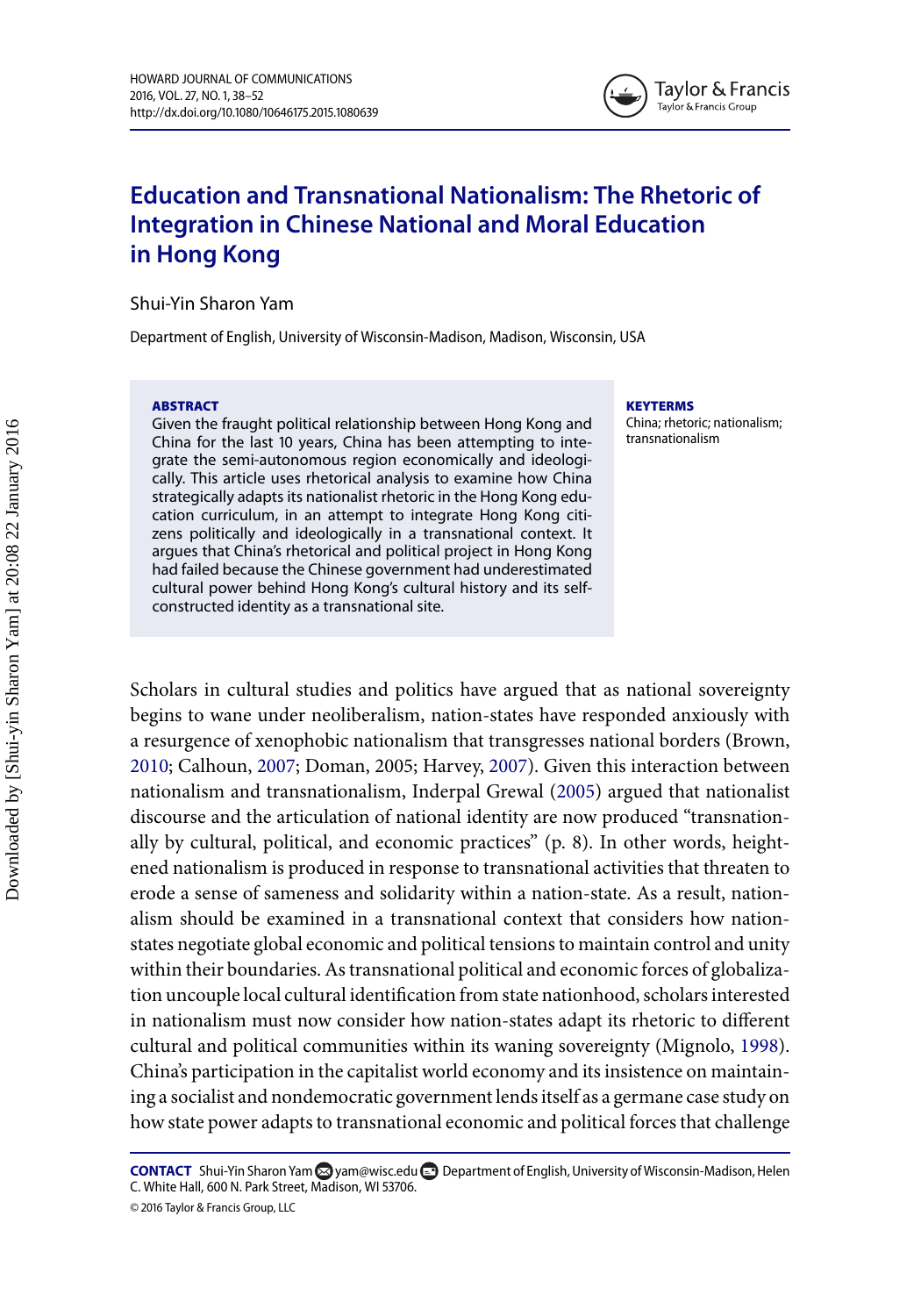the state's political ideology and sovereign control over several semi-autonomous regions and marginalized cultural groups within its borders.

Rhetorical scholars have long been interested in intercultural communication among cultural groups, with a particular focus on the national and political communications in China (Garrett, 1993; Kennedy, [1997;](#page-14-3) Kluver, [1996;](#page-14-4) Lu, [2004;](#page-15-1) Oliver, [1971;](#page-15-2) Shuter, [1999;](#page-15-3) Starosta, [1984\)](#page-15-4). In particular, recent scholarships have focused on the way China responds to the transnational forces of global capitalism by redesigning its rhetoric of nationalism and ideologically reigning in the few transnational semi-autonomous regions within its sovereignty (Lu & Simons, [2006;](#page-15-5) Mao, [2012;](#page-15-6) Ong, [2006\)](#page-15-7). As China becomes more anxious about maintaining sovereign control in a transnational context, it begins strategically adapting its nationalist discourse for nonlocal audiences. Chinese official rhetoric, therefore, provides communication scholars a rich base to examine how nationalizing rhetoric is strategically modified by the state to ideologically integrate within its sovereignty transnational locales that explicitly disidentify from the state. Examining the ways China redeploys nationalist rhetoric across cultural borders will also illuminate the double bind the state is in: It must adapt its discourse and mask its political agenda to suspicious, nonlocal audiences, while simultaneously retaining its core nationalist ideology.

Building from scholarship on Chinese nationalism from the fields of communication, rhetoric, and politics, I will demonstrate how China uses education as a tool to reclaim national integration with Hong Kong—a Special Administrative Region (SAR) within the Chinese state that has been heavily influenced by transnational forces and discourses—and for it to establish its global political and economic position against the West. My analysis on the rhetoric of Chinese state nationalism in Hong Kong examines the ways a sovereign state adapts its nationalist rhetoric to a transnational locale within its state border—in particular, I will focus on how dominant rhetorical features of Chinese nationalism are being modified by the government to accommodate this particular site and audience. By examining the Chinese government's unsuccessful attempt at implementing a Moral and National Education (MNE) curriculum in Hong Kong, I argue that the Chinese state is put in a double bind when it attempts to espouse nationalist ideologies in a transnational context that does not readily buy into its dominant logics. On the one hand, the state must repurpose its nationalist tropes for the new context, but on the other hand, the new discourse must still reflect dominant state ideologies. This case study, therefore, illustrates the rhetorical limitations states face when they attempt to deploy nationalist discourse in a transnational context.

In the following sections, I will describe the political tension between Hong Kong and the People's Republic of China (PRC) to contextualize the rhetorical strategies deployed in the MNE teachers' handbook—a text that drew international attention by sparking large-scaled protests and hunger strikes among students and educators in Hong Kong. Given that 62% of the Hong Kong population identifies primarily as Hong Kong instead of Chinese citizens (Public Opinion Programme, 2013), my analysis of the handbook will examine how the state strategically adapted the rhetoric of nationalism deployed in the mainland to integrate a community that—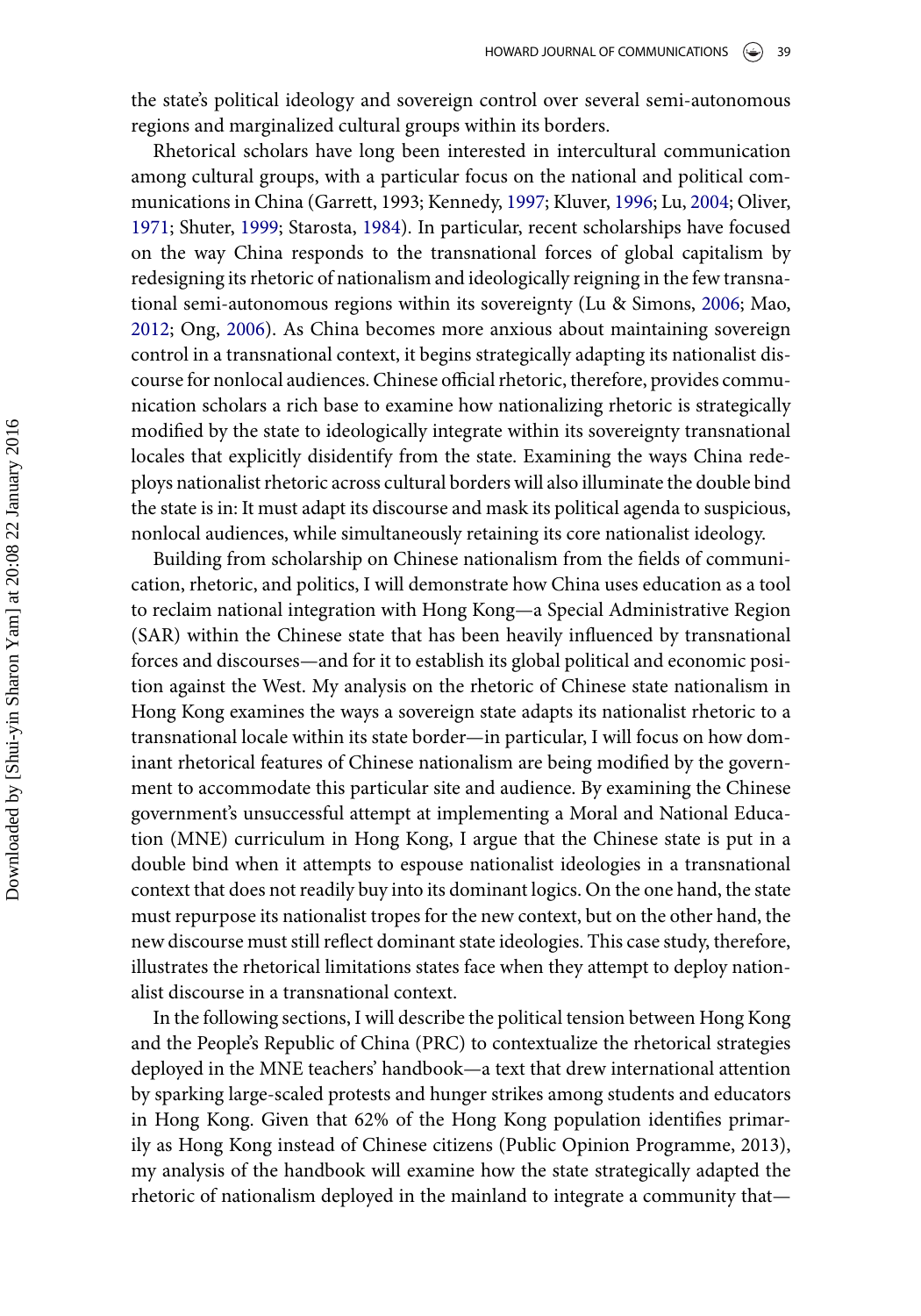albeit within state sovereignty—denied the sanctioned national identity. I will juxtapose the analysis of the handbook with the critique launched by the Hong Kong Teachers' Professional Union, which illustrates the rhetorical double-bind China faces when attempting to nationalize in a transnational context. The article concludes by discussing the implications of this case study on national and transnational rhetoric; in particular, the contextual and political limitations nationalizing states now face.

# **Chinese nationalism**

The rhetoric of Chinese nationalism is a subject of interest among comparative political scientists and communication scholars because it is able to uphold its seemingly contradictory nationalist ideology of "socialism with Chinese characteristics," while allowing the state to participate in transnational economic transactions and to compete with the United States for hegemonic status (as cited in Lu & Simons, [2006,](#page-15-5) p. 267). Existing research on Chinese nationalism examines the subject from either an international or a national perspective. On one hand, researchers have examined how China negotiates its fraught sovereign and political relations in the international arena with the United States and its neighboring countries (Guang, [2005;](#page-14-5) Hartnett, [2011;](#page-14-6) Lu, [2012\)](#page-15-8). On the other hand, many communication scholars have also examined the characteristics of state-sanctioned Chinese nationalism within the mainland, where the Chinese Communist Party (CCP) has relatively stronger cultural and political power (Guo, [2004;](#page-14-7) Kang, [1998;](#page-14-8) Lu & Simons, [2006\)](#page-15-5). However, as China selectively develops different regions under global capitalism, certain cities have become "strategic sites in the global economy [that] tend, in part, to become disconnected from their region and even nation" (Sassen, [1998,](#page-15-9) p. 73). In other words, in addition to examining how China mobilizes the rhetoric of nationalism within its mainland stronghold, we must also consider how the government strategically adapts its nationalist discourse in transnational cities that distinguish themselves from the state historically, culturally, and politically.

Domestically, Chinese state nationalist rhetoric is usually deployed in government propaganda materials, and also in the CCP "Patriotic Education" curriculum (Guo, [2004\)](#page-14-7). Stylistically, the type of rhetoric often relies on "highly formalized, politically correct language [that] tended to be ambiguous and abstract in meaning, and, therefore, open to different interpretations" (Lu, [2004,](#page-15-1) p. 161). It also emphasizes loyalty toward the CCP by "portray[ing] the state as the embodiment of the nation's will, seeking for its goals the kind of loyalty and support granted the nation itself and trying to create a sense of nationhood among all its citizens" (Townsend, [1996,](#page-15-10) p. 18). To persuade the domestic audience that national stability can only be guaranteed by the CCP, the Party constructs its nationalist argument through what Mao [\(2012\)](#page-15-6) and Guo [\(2004\)](#page-14-7) referred to as *Chinese postcolonialism*. Key to this argument is a sense of national victimhood inflicted by Western powers, particularly the United States. By emphasizing China's victimization by foreign powers in the past century and in recent times, the Party can form "a collective cultural memory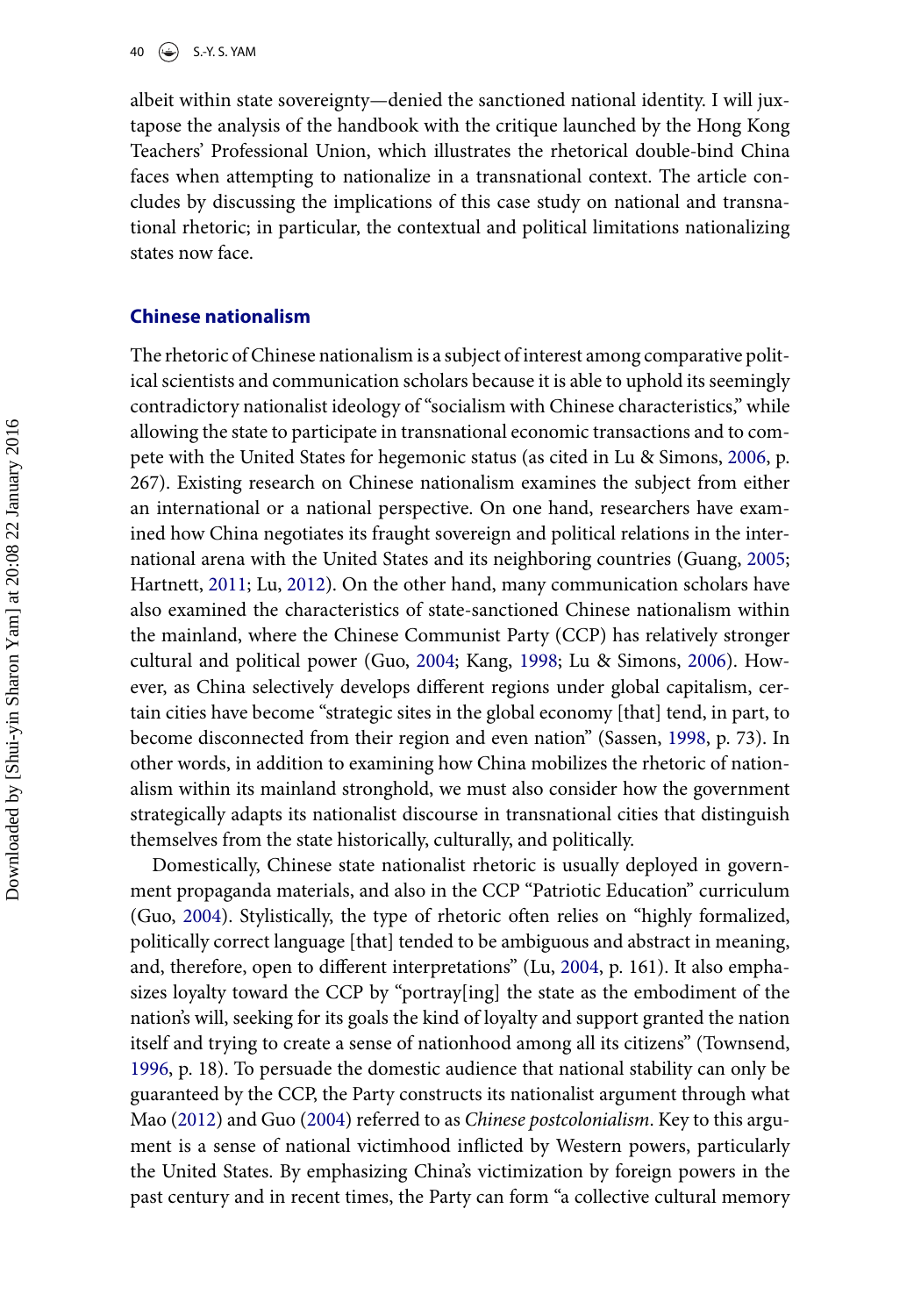that contributes directly to a contemporary sense of victimhood" (Calhoun, [1998,](#page-13-1) p. 20). This sense of shared victimhood allows the Party to persuade the Chinese people that they should all target the external enemy instead of scrutinizing domestic politics (Lu, [1998\)](#page-15-11).

The Chinese state also conjures up cultural rhetorics of nationalism based on the celebration of traditional Chinese cultures and what the authority sees as authentic Chineseness to create a sense of cultural solidarity and deference toward historical traditions and values (Guo, [2004;](#page-14-7) Lu, [2004\)](#page-15-1). For example, the CCP celebrates what are widely considered as national cultures and rituals and deploys Confucian tropes in their political statements and slogans, such as the famous motto "Putting people first" (Lu & Simons, [2006\)](#page-15-5).

As mentioned above, existing research on Chinese nationalism focuses on rhetorical deployment either within the Chinese nation-state or in relation to other sovereign states; it, however, does not account for how the Chinese government is strategically adapting its nationalist rhetoric to integrate within its sovereignty a transnational audience and locale that actively resists state ideologies. Such a project reveals the rhetorical challenges that even politically powerful states will face when attempting to nationalize under a transnational landscape.

#### **Background**

China's state nationalist rhetoric becomes increasingly relevant as the leadership of the CCP attempts to reposition and rebrand the Chinese state as a global political and economic leader that could rival the United States, while maintaining its authority and legitimacy as the ruling party of China (Guo, [2004;](#page-14-7) Kang, [1998;](#page-14-8) Lu & Simons, [2006\)](#page-15-5). As a result, the Party-state has been actively deploying and adapting the rhetoric of nationalism to remain legitimate and relevant both domestically and internationally. To secure its current political position, the Chinese government must ensure political integration within its border to prevent further dissent. The CCP is therefore anxious to secure political and ideological control over semiautonomous regions such as Hong Kong. As a designated SAR and a transnational locale with relatively independent economic, political, and legal systems, Hong Kong poses a political threat to the Chinese government. Hong Kongers' increased demands for universal suffrage and active disidentification from China have also heightened the tension between the city and the Chinese state (Degolyer, [2014\)](#page-14-9).

The denial of Chinese national identity among Hong Kong citizens began during the colonial era. Because of their relative economic success, Hong Kong citizens often perceived the city and themselves as exceptions to the rest of China (Lo, [2006;](#page-15-12) Ma, [2002\)](#page-15-13). Hong Kong citizens' denial of the Chinese nation-state posed a tremendous challenge for the Chinese government as it began to consider the re-integration of Hong Kong in 1997. After the return of sovereignty, Hong Kong was designated as a Special Administrative Region with independent legal, financial, and political systems that resembled the British framework. Despite such an agreement, many Hong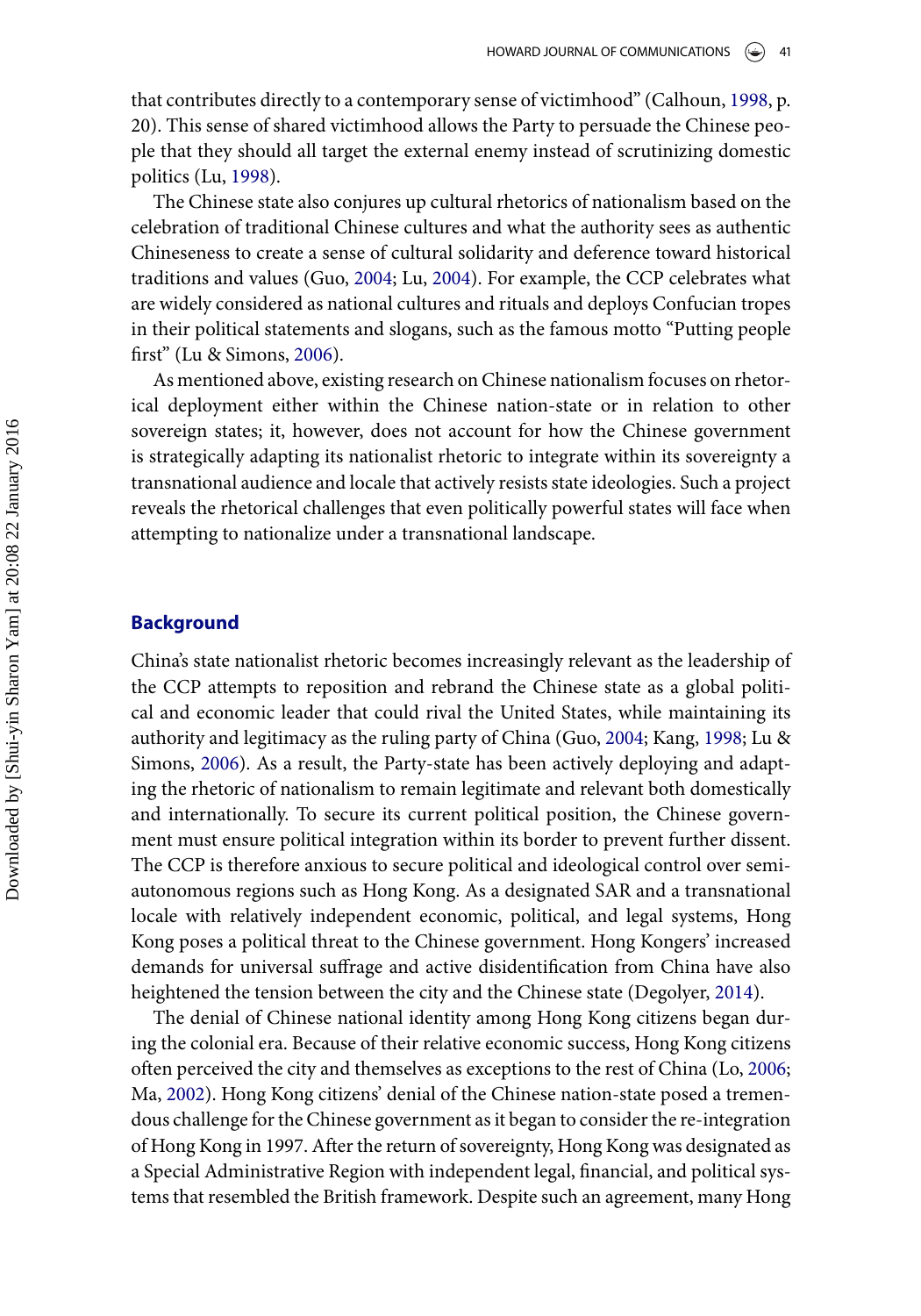Kong citizens continued to fear the encroachment of the CCP and began applying for foreign citizenships in countries across continents (Ong, [1999\)](#page-15-14).

After the return of sovereignty, Hong Kong remains attractive to transnational investors who use Hong Kong as the intermediary to conduct trade with the PRC (Harvey, [2007\)](#page-14-1). In addition, Hong Kong has also been under the influence of transnational human rights and political campaigns that circulate liberal tropes such as liberty, democracy, and freedom of speech. In the past few years, Hong Kongers have orchestrated multiple large-scaled protests against the Chinese government over their violations of human rights. They also became increasingly discontent with China's suppression of electoral democracy in the SAR by appointing key officials in the Hong Kong government, which culminated to the current and ongoing Umbrella Movement. China's continuous persecutions and tortures of mainland activists have motivated Hong Kong people to mobilize dominant transnational human rights tropes against the regime. Although these tropes are commonly used by the United States to criticize China, Hong Kongers have also used similar human rights discourses to criticize the U.S. government for violating the civil rights of its citizens (Lai, [2013\)](#page-14-10). By appropriating Western-oriented human rights and liberal discourses to criticize both the United States and the Chinese government, the Hong Kong public has demonstrated its propensity for constructing strategic transnational argu-ments that challenge a rigid state-centric framework.<sup>[1](#page-13-2)</sup> The discourse of democracy, in particular, is especially salient in the city as a response to China's continual suppression.

As He [\(2003\)](#page-14-11) argued, the PRC could not allow the rhetoric of democratization in Hong Kong for two reasons: China sees the concept of democracy as part of Western indoctrination, and it could not allow the democratization of Hong Kong to derail the CCP's rhetoric of pan-Chinese nationalism. In other words, to demonstrate its relevance and legitimacy, the CCP must maintain political stability through reunifying with Hong Kong ideologically and politically (Guo, [2004\)](#page-14-7). China, therefore, engaged in what Ong [\(2006\)](#page-15-7) called "zoning technologies" as a detour toward political integration by treating Hong Kong as an economic enclave of China (p. 103). For the PRC, the economic ties between China and Hong Kong served the political purpose of eventual ideological integration. The increasingly close economic and political connections between the PRC and Hong Kong have prompted more frequent protests in the city using transnational tropes such as democracy, liberty, and freedom of speech. As economic relations prompted further resistance from Hong Kong citizens and failed to integrate the SAR politically, the Chinese government resorted to education as a means to enhance Chinese national identification in Hong Kong.

# **Context, texts, and analysis procedure**

Because of China's precedence in using education as a tool for political indoctrination (Guo, [2004\)](#page-14-7), Hong Kong citizens were extremely wary of the proposal of MNE, fearing that China would use this curriculum as a means to indoctrinate the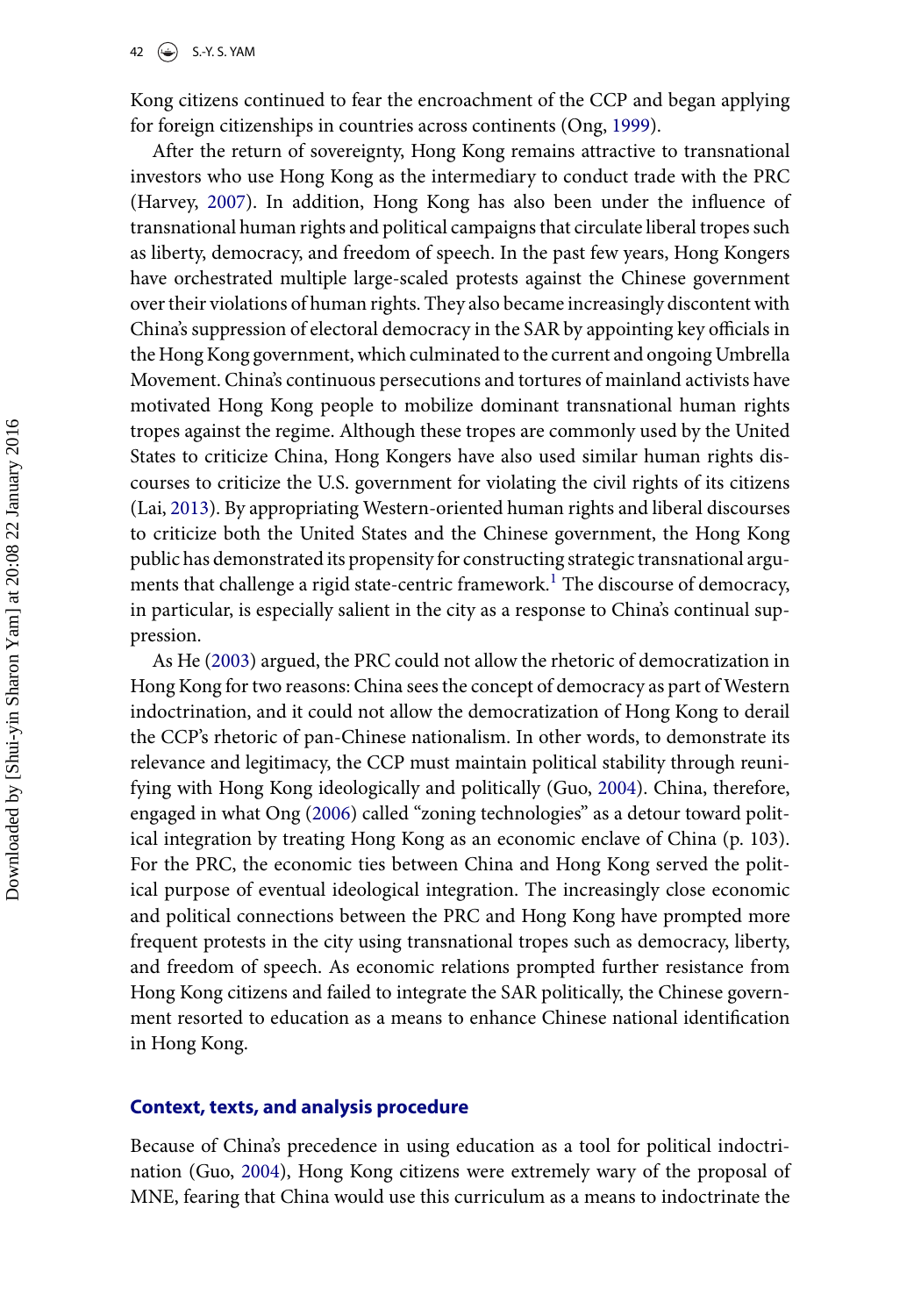youth. In September 2012, thousands of Hong Kong students, parents, and teachers surrounded the government headquarters to protest the introduction of an official MNE curriculum in Hong Kong schools. Under this proposal, by 2015 all schools must implement MNE as a mandatory subject independent from existing social science and history courses. Although the protest had caused the Hong Kong government to formally shelf the curriculum guide for MNE, many worried that the Chi-nese government would continue to integrate the city ideologically within the state.<sup>[2](#page-13-3)</sup>

Although the proposal for MNE initially went unnoticed by the public, it led to heightened public outcry when the Hong Kong Education Bureau distributed a newly published teacher's handbook in Chinese, titled *The Chinese Model,* to all elementary and secondary schools in the city. Published by two organizations heavily subsidized by the government, and sponsored by the Hong Kong SAR Education Bureau, this handbook was seen by the Hong Kong public as the official pedagogical guidelines for MNE and as a reflection of Chinese state ideologies.

This 34-page handbook discusses what a Chinese Model entails in terms of governance, economy, foreign policies, and culture. In particular, this handbook focuses on China's economic superiority in the global economy. Although the Hong Kong government insisted that teachers could freely design the curriculum for national education, the government-sponsored MNE handbook was seen by most citizens as reflecting the ideology of the pro-China Hong Kong government. Teachers, particularly those who worked in public schools, worried that if they did not follow the curriculum outlined by the handbook, they would suffer political consequences. At the same time, many educators and activists criticized the handbook for ideologically indoctrinating Chinese students through the soft power of education.

Using Hesford's [\(2011\)](#page-14-12) framework of intercontextuality, I deploy a theory-driven rhetorical analysis to examine the way discourses travel and get appropriated or reinterpreted across cultural contexts (see Leff, [1980;](#page-14-13) Jasinski, [2001\)](#page-14-14). According to Hesford [\(2011\)](#page-14-12):

To read intercontextually is to … become reflexive about the social codes and habits of interpretation that shape the composition or performance's meaning and that it enacts, and to comprehend how texts are formed by the institutions and material contexts that produce them and through which they articulate. (p. 11)

This theoretical framework is particularly useful in studying transnational rhetoric because it reminds us that transnational communicative acts are produced and take place within an interconnected network of institutions and geopolitical contexts. A thorough rhetorical analysis, therefore, must take into account not only the rhetorics deployed in local primary texts, but also the social, historical, and political contexts surrounding the texts and the events. In addition, this framework calls for greater attunement towards the positionalities of the various agents—either as individuals, institutions, or states—who produce, consume, circulate, and respond to the texts.

To understand how the rhetoric of Chinese nationalism is redesigned and received in a transnational context through this theoretical lens, I trace moments in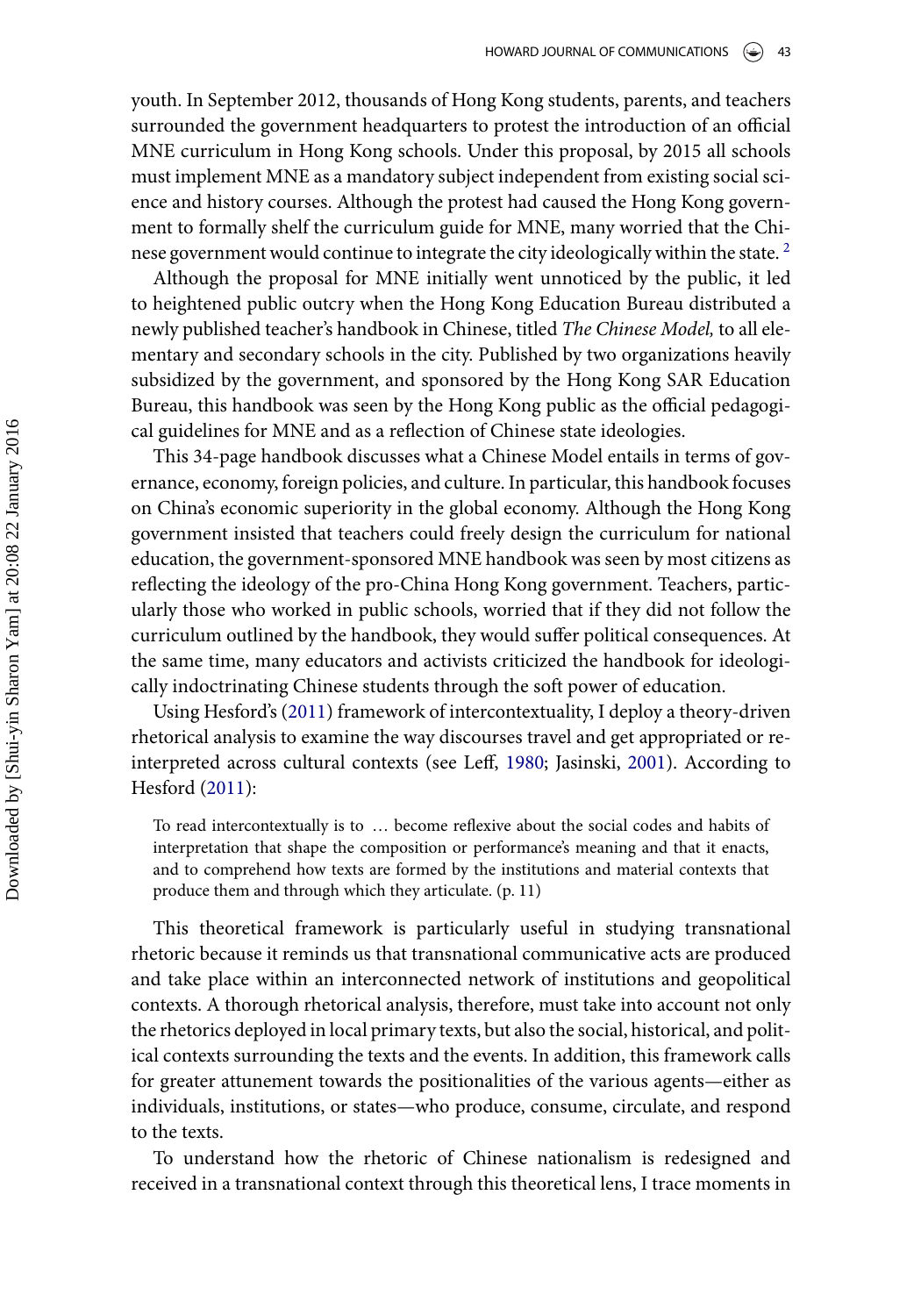the text where the authors of the MNE handbook actively repurpose both Western and Chinese discourses to accommodate a transnational audience that has developed a separate cultural and national identity from the dominant Chinese nationstate. In particular, I examine how dominant rhetorical features of Chinese nationalism were redesigned in the handbook according to the shifting cultural contexts, geopolitical relations, and material conditions on a transnational scale. Driven by Hesford's model of intercontextuality, I pay close attention to the social, political, and historical relationships among China, Hong Kong, and the United States to situate the primary text within a transnational network. Finally, I take into account audience reception by closely analyzing passages of the handbook that elicit in-depth criticism from the Hong Kong Professional Teacher's Union (HKPTU; n.d.) press release. Because the HKPTU was one of the two main organizers of the city-wide protest and hunger strike, this widely circulated document was representative of the arguments made against the handbook during this social movement.

## **A rhetorical analysis of the MNE handbook**

Even though the document was promoted as teaching recommendations for teachers, the design and content of the handbook resembles that of a subject textbook for students: suggested lesson plans and pedagogical recommendations occupy only four pages of the handbook, and the main text is punctured throughout with colorful pictures and short, overly simplified definitions of key political concepts such as "democratic centralism" and "unilateralism." In the Hong Kong context, textbooks are taken as an authority that students cannot deviate from without getting penalized (Lilley, [2001\)](#page-14-15). In other words, the audience is encouraged to interpret the content as facts, rather than disputable recommendations. As Hong Kong students who are initiated into the mainstream education system are often trained to answer seemingly open-ended questions using only the arguments and "facts" provided by the textbook, many class activities, and discussion questions in the MNE handbook are likely to be interpreted by its readers as a test for fact recitation rather than as opportunities to form opposing arguments (Lilley, [2001\)](#page-14-15). For example, after learning about the alleged advantages and popularity of the Chinese Model, and the way Washington Consensus "destroyed the economic and social structure of Latin America" (p. 4), students are asked to explain what makes the former a better system in general. In another instance, the handbook asks students to answer "whether it is fair for China to be criticized by the West for ignoring human rights violations in other countries, when China is only respecting the sovereignty of others" (p. 14). Such seemingly open-ended but ideologically guided questions foreclose the opportunity for students—and even public school teachers—to diverge from China's ideological agenda.

In addition to using the textbook genre strategically to further state-sanctioned logics, the author(s) of the handbook also repurpose global economic arguments against the United States to simultaneously bolster China's image and appeal to the interests of the Hong Kong public. Although Hong Kong people have historically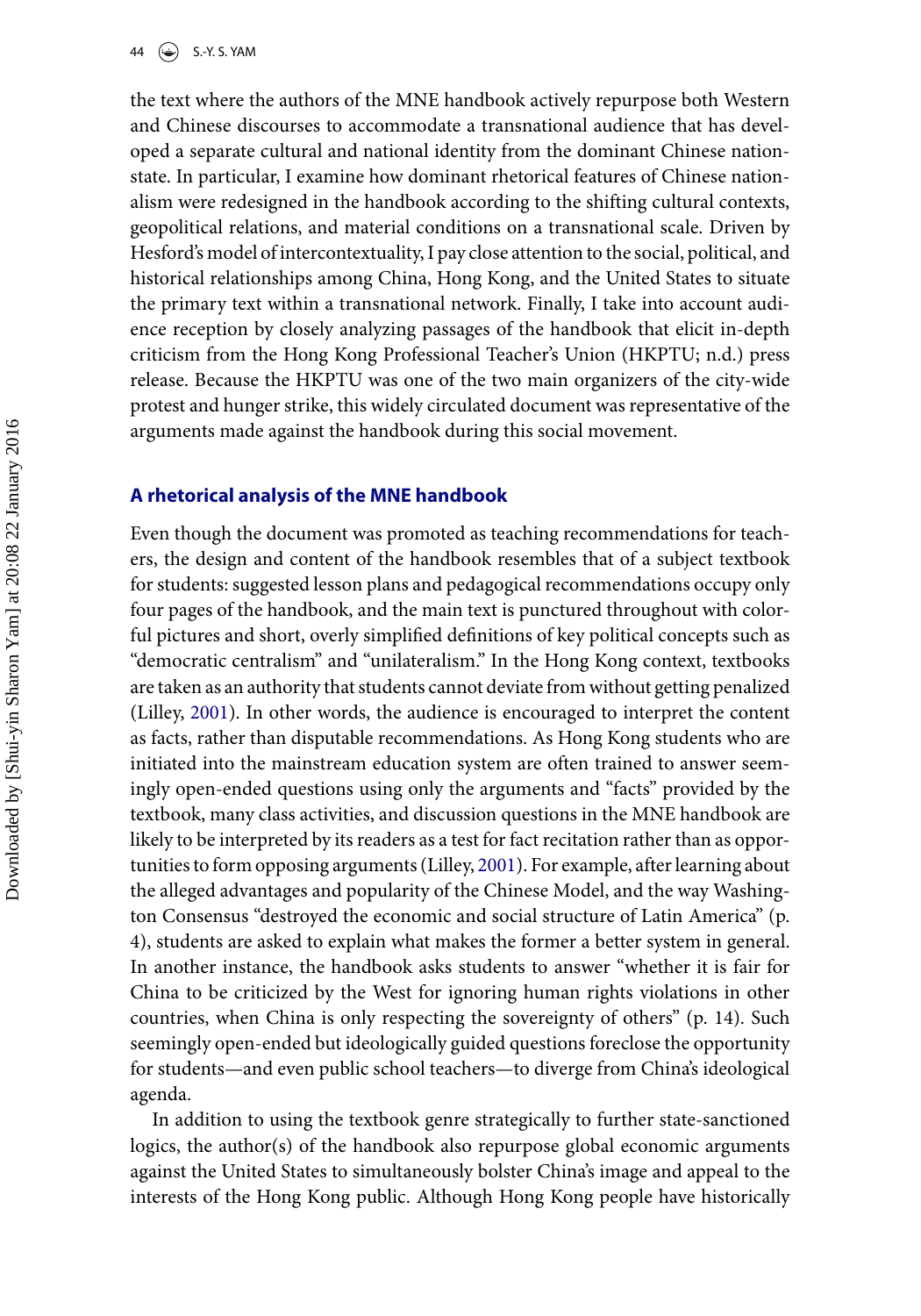focused mainly on capitalist economic activities, instead of on political and human rights issues because of their lack of political agency under colonialism (Abbas, [1997\)](#page-13-4), they have recently shifted their attention towards civil rights activism against state governments. The author(s) of the handbook, therefore, are placed in a rhetorical double-bind: They either risk being irrelevant to the Hong Kong audience, or they may jeopardize the state's nationalizing agenda by mentioning too many taboo topics. As a result of such high political stakes, the handbook focuses almost exclusively on repurposing economic arguments—which can seem more politically neutral at first glance. The overall framing of the handbook, therefore, does not address the most pressing concerns among the Hong Kong people at the current moment. On the contrary, the text focuses primarily on the dichotomous power struggle between China and the United States, which has more resonances in mainland China than in Hong Kong.

To repurpose economic claims to make a nationalizing argument, the handbook on the one hand places most of its emphasis on the economic superiority of China in the capitalist market, and on the other hand attempts to downplay the economic and political significance of the United States as it is widely seen as the leader of the global economy. Premised on the concept of the Chinese Model, the handbook builds its foundation on the theory that the economic model of Beijing is now more superior and relevant than that of the United States. The introduction of the handbook is largely based on Joshua Cooper Ramo's 2004 paper "The Beijing Consensus: Notes on the New Physics of Chinese Power," published by the Foreign Policy Center—a European think tank sponsored by Tony Blair. In the paper, Ramo [\(2004\)](#page-15-15) argued that the Beijing Consensus is now overtaking the United States economically, using formalized discourse and ambiguous concepts that closely resembles those of the Chinese government.

Here, the handbook attempts to bolster the credibility of Ramo's (2004) economic—and in fact, ideological—argument by strategically repurposing the ethos of Western scholarship. For example, Ramo's professional background as the former editor of *Time* and an international affairs analyst for CNN is used rhetorically in the MNE handbook: his credentials and experiences in Western media outlet allow him to be seen as a more credible source among Hong Kong readers, even though his argument resembles that of the PRC. Even though the reliance on Western research to promote the legitimacy of Chinese economic model against United States dominance poses a political and rhetorical paradox, it was seen as potentially effective in the Hong Kong context. Because citizens of the SAR distrust the Chinese government and its publications, the authors of the MNE handbook must rely on Western scholarship to demonstrate the alleged superiority of the Chinese Model in the global arena. As a result, the first chapter of the handbook is filled with select quotes from U.S. scholars—such as Arif Dirlik, John Williamson, and Niall Ferguson—that are taken out of context to persuade the Hong Kong audience of the handbook's alleged intellectual rigor and political neutrality. For example, the handbook mentions that Dirlik [\(2006\)](#page-14-16) criticized Ramo for underplaying China's historical background and existing problems but emphasizes with a direct quote that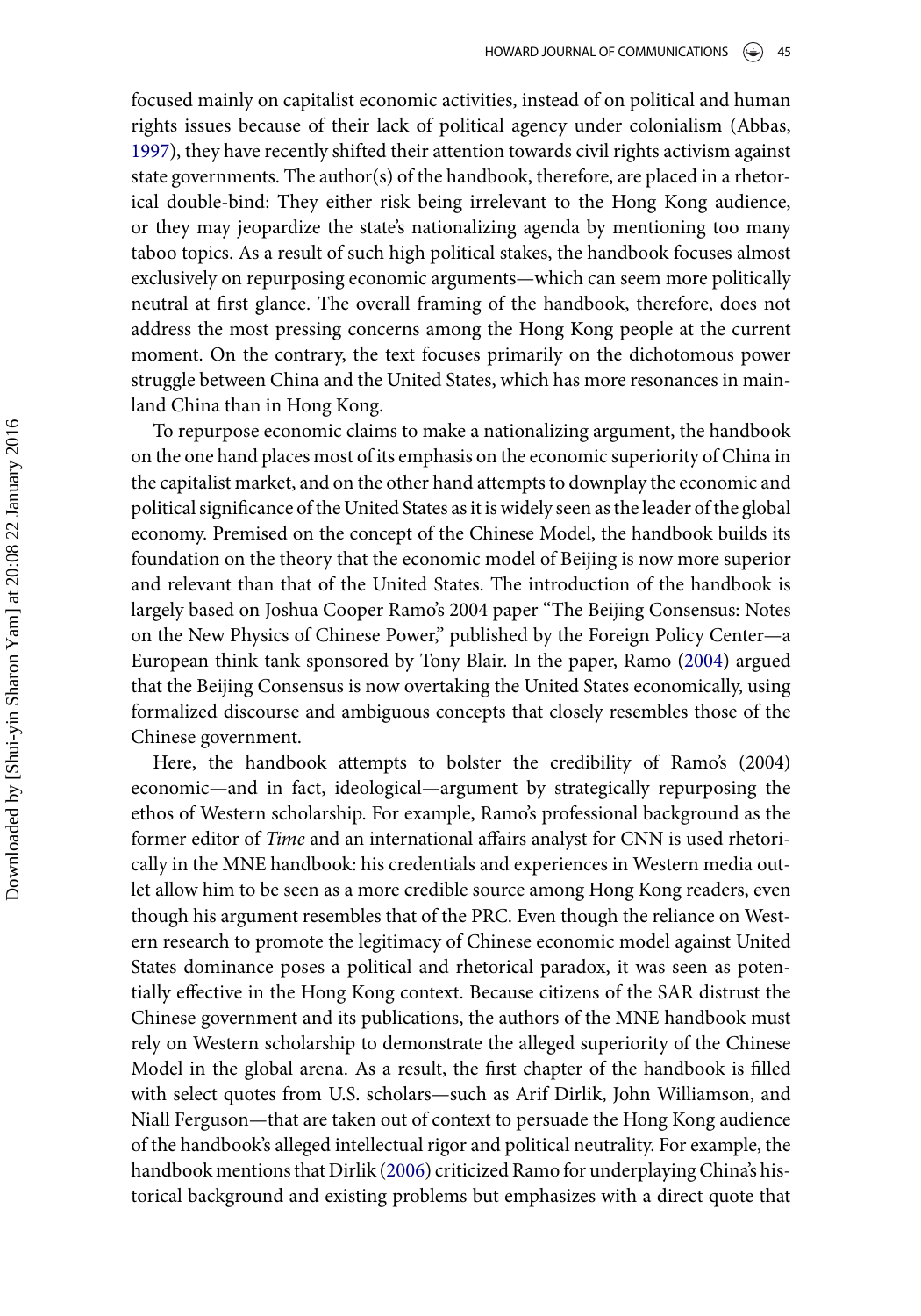46  $\leftarrow$  S.-Y. S. YAM

Dirlik also agrees that China's unique foreign policies "may provide the world with a new international order" (p. 2). What the handbook does not and cannot mention, however, is Dirlik's severe critique of Ramo. By selectively quoting Dirlik and dismissing the larger aim of his paper, the handbook repurposes Dirlik's scholarly status and his work to fulfill China's ideological purpose.

Attempting to mask its ideological agenda with economic arguments, the Chinese Model is rhetorically positioned in the handbook as superior to the existing Western economic paradigm through a dialectic comparison. In particular, the handbook carefully describes the historical background and critiques of the Washington Consensus. It points out that the Washington Consensus encourages free market economy, which has given multinational corporations and financial firms the ability to control national politics. The handbook then uses the downfall of the Washington Consensus and the capitalist global economy to construct a binary comparison: "The difference between the Beijing Consensus and the Washington Consensus is that while the former aims to help the common citizens, the latter seek to help bankers; some also argue that this is the difference between socialism and capitalism" (p. 2). Considering that Hong Kong has been actively participating in the capitalist economy dominated by neoliberal ideology, the Chinese government attempts to persuade Hong Kong audiences that the dominant Western model is, in the long run, damaging towards them. The binary between dominant neoliberalism and the China Model also demonstrates how the Chinese state rhetorically negotiates the economic and ideological paradox behind the allegedly communist state's participation in the global capitalist market: by distinguishing China's ideological model from that of North American and European countries while attributing China's economic success solely to "socialism with Chinese characteristics," the Chinese government is able to assert its political and economic dominance over Western nation-states and protects the CCP's claim to legitimacy.

In addition to repurposing economic arguments as a nationalizing tool, the handbook also adapts anti-American discourses that, while proven effective in mainland China, will likely be criticized in Hong Kong (Guo, [2004;](#page-14-7) Lu, [1998\)](#page-15-11). As a result, while the handbook continues to us the us-versus-them dichotomy when describing Sino-American relationships, it shies away from making overt denigrating claims against the United States. Instead, the handbook redeploys Confucian tropes—concepts that are widely accepted by the Hong Kong public—as a way to deliver its anti-American and nationalizing logics.

For example, in the chapter "Content of the Chinese Model," the handbook offers a general discussion of the political characteristics of the Chinese state. The introduction draws extensively from the Confucian trope of "putting people first" (p. 5), which allows the CCP to brand itself as a benevolent government that practices the traditional virtue of *ren zheng*—compassionate policies (Lu & Simons, [2006\)](#page-15-5). Direct quotes from classical Mencian and Confucian texts are then followed by a picture of the former Chinese president Hu Jintao warmly conversing with a group of farmers in Henan, an agricultural province in mainland China that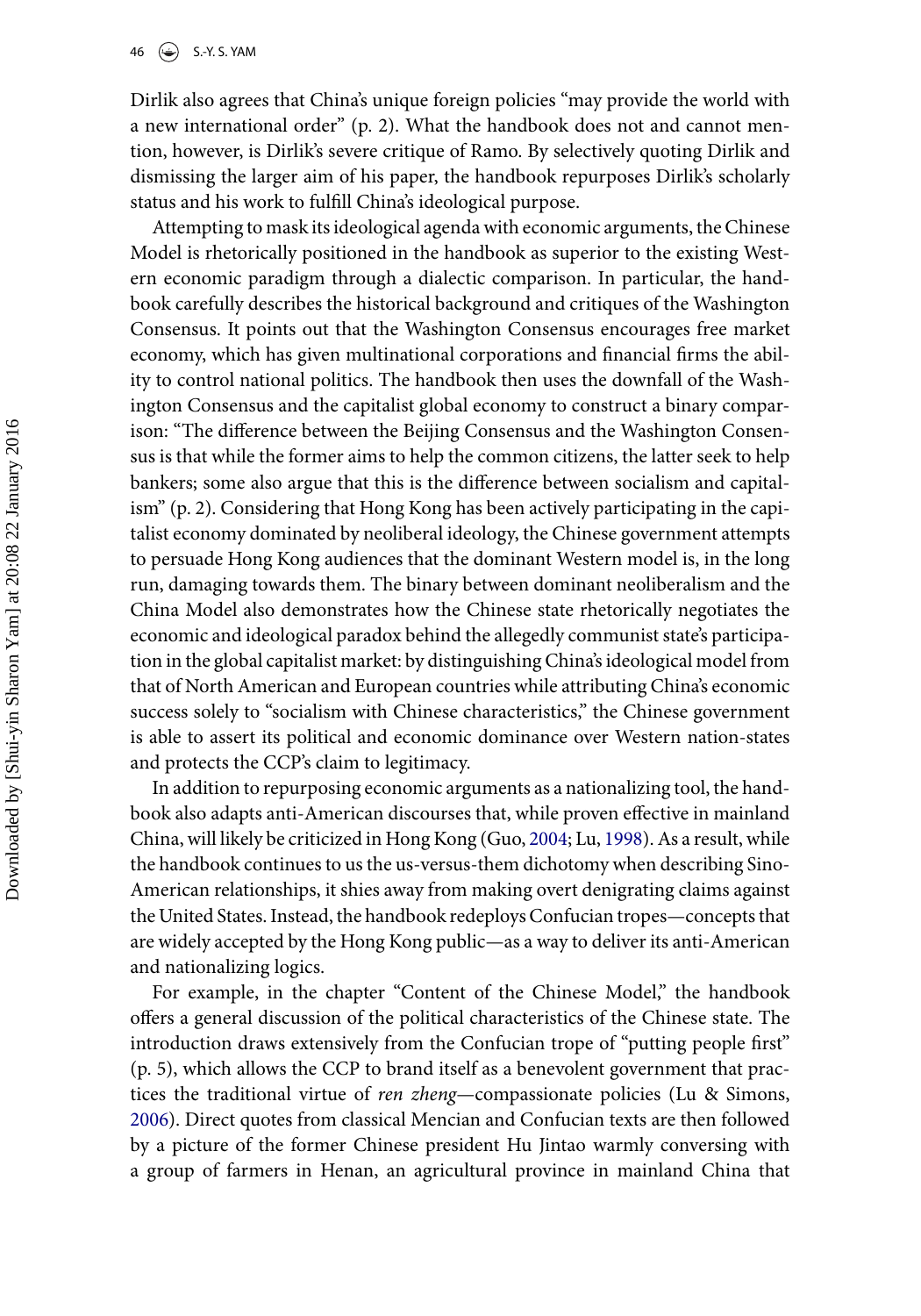has suffered significantly from the widened wealth gap under capitalism. That section emphasizes that, "The Chinese Model, when manifested politically, becomes a socialist democratic system," and that "A democratic system with Chinese characters comprises of the persistent leadership of the CCP, the agency of the people, and the rule of law" (p. 5). These Confucian tropes, together with the imagery of a benevolent Party leader, are frequently deployed within mainland China to maintain the moral economy of the party-state and to prevent subordinate populations from rebelling against the regime (Scott, [1977\)](#page-15-16). As Ong [\(1999\)](#page-15-14) pointed out, "Confucian moralism legitimizes the state framing of its paternal order as a necessary response to the social changes—including objective realities such as the rising number of dysfunctional families—engendered by capitalism" (p. 71). Because Hong Kong readers are largely familiar with Confucianism, authors of the MNE handbook can make use these tropes to create a connection between the audience and the Chinese state.

Building on the positive representation of the Chinese regime supported by Confucianism, the chapter later constructs a binary between China and the United States to highlight the superiority of the Chinese political system and foreign policies, while critiquing the downfall of American democracy and its unilateralism. After describing the United States. as a unilateral state that "pursues national interests against the will of its citizens, and forcefully imposes its power on other nationstates" (p. 13), the handbook introduces Chinese foreign policies in terms of tolerance of difference and non-intervention. Particularly, the author(s) used the term *tou gwong yeung fui* (韜光養晦), which evokes the classical Chinese imagery of a wise hermit choosing seclusion out of humility (p. 13). The handbook also points out that at the end of the 1980s, Deng Xiaoping had used this concept to describe China's peaceful and strategic foreign policies. Therefore, this concept allows the Chinese-Hong Kong government to evoke not only traditional Chinese culture in the handbook, but also to reassert the relevance of CCP's ideology in the current context.

Elaborating on this concept in opposition to the United States, the handbook emphasizes that, "Because Chinese foreign policies, unlike American unilateralism in the past ten years, respect the political, cultural, and economic differences of other nation-states, China has recently garnered a great deal of recognition from foreign countries" (p. 13). The chapter describes the Chinese ruling party as practicing a centralized democratic system that is "progressive, altruistic, and communal" (p. 10); these characteristics are essential in "maintaining long-term political stability, ensuring the integrity of the sovereign state, enhancing the communal sentiment of Chinese people both in and outside China to resist separatist movements, and in preserving Chinese national traditions" (p. 10). The handbook further states that these political characteristics are considered the "ideal type" by social scientists (p. 11). After describing of the positive features of the CCP—such as its "commitment to maintaining traditional Chinese cultures and enhancing the solidarity of diasporic Chinese"—the handbook then dedicates one-third of the page to criticize the American political system (p. 10). Titled "Nasty Fights between Political Parties, Citizens Suffer," the passage states that the United States democratic system is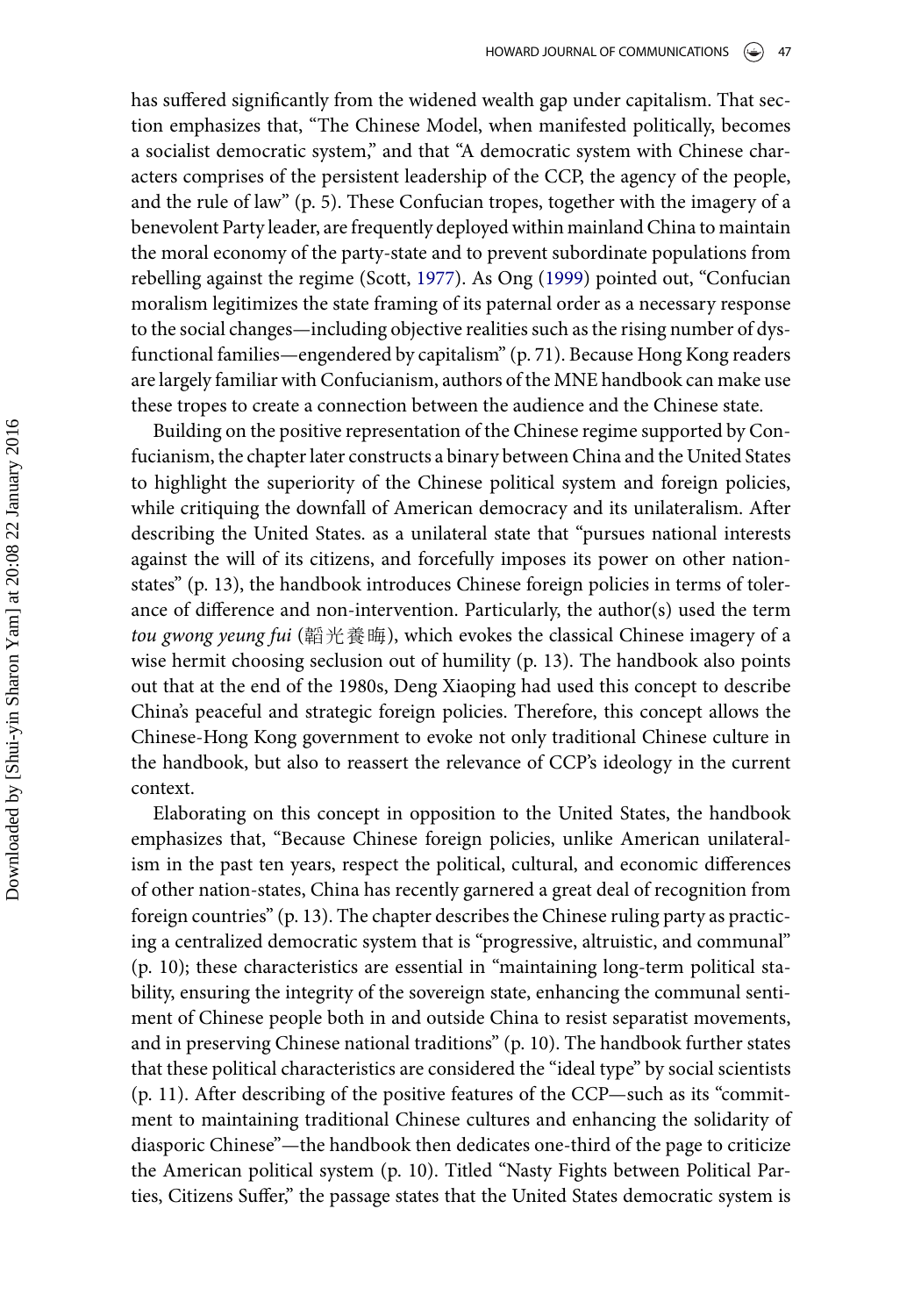inherently inferior to China's one-party model because party politics often result in public economic and political chaos that brings harm to the citizens (p. 10).

Although the author(s) of the handbook have been careful in scaffolding anti-American arguments with Confucian tropes and cultural values that are widely accepted by the Hong Kong public, they nevertheless provoke harsh criticisms. In defending American democracy, the HKPTU (2012) wrote that "the handbook onesidedly vilify the multi-party system in the United States. Titling the section 'War between Parties, Citizens Become Victims,"' the section points to the economic loss that results from party politics without mentioning the benefits and advantages of universal suffrage. It is shameful that the handbook blatantly twists the facts and diverges so severely from mainstream arguments" (n.p.).

Although the Union never clarifies what it means by "mainstream arguments," its position here closely mirrors that of the "Hong Kong Core Values Declaration" (Wai Woo Heung Gong Hut Sum Ga Jik Suen Yin, [2004\)](#page-15-17), a public statement signed by 300 local professionals and intellectuals that proclaims the importance of "liberty, democracy, human rights, rule of law, fairness, social justice, peace and compassion, integrity and transparency, plurality, respect for individuals, and upholding professionalism" (n.p.). In fact, recently Hong Kong intellectuals have even coined these "universal values" that must be protected and practiced both globally and locally ("Yin Gau Yuen," [2013\)](#page-15-18). These concepts closely align with liberal tropes espoused by different transnational actors that are not limited to the United States. Even though what Hong Kong people are calling "universal values" have been criticized by scholars as inherently neocolonial (Grewal, [2005;](#page-14-2) Hesford, [2011\)](#page-14-12), when deployed as rhetorical tools they nevertheless allow Hong Kong to define itself as a part of the transnational discursive and ideological network that transcends state borders. Hong Kongers' transnational identification, coupled with their longstanding suspicion towards China, create tremendous rhetorical restrictions for the Chinese state.<sup>[3](#page-13-5)</sup>

Given Hong Kongers' animosity and suspicion toward overtly political statements from the Chinese state, the handbook appropriates and redeploys statistics to mask the ideological nature of its nationalizing claims. For example, it explicitly uses historical record of the American government shut-down as evidence that a multi-party system is severely flawed. Here, America is used as a scapegoat to highlight the superiority of the Chinese political system and to legitimate the CCP as the only ruling party of the state. Unlike the anti-Americanist rhetoric deployed in mainland China that relies heavily on an audience that already sees America as the perpetrator (Lu, [1998,](#page-15-11) 2012), the handbook uses actual party conflicts in the United States and statistics on the United States' decreasing GDP as evidence of the comparative superiority of the Chinese political system.

In another instance, the handbook uses poll numbers to back up its critique of U.S. foreign policy, while emphasizing the peaceful and pragmatic nature of the Chinese counterpart. For instance, the handbook cites the BBC Country Rating Poll that showed that an increasing number of citizens from developed countries such as Canada, Germany, and Australia, view the United States in a negative light;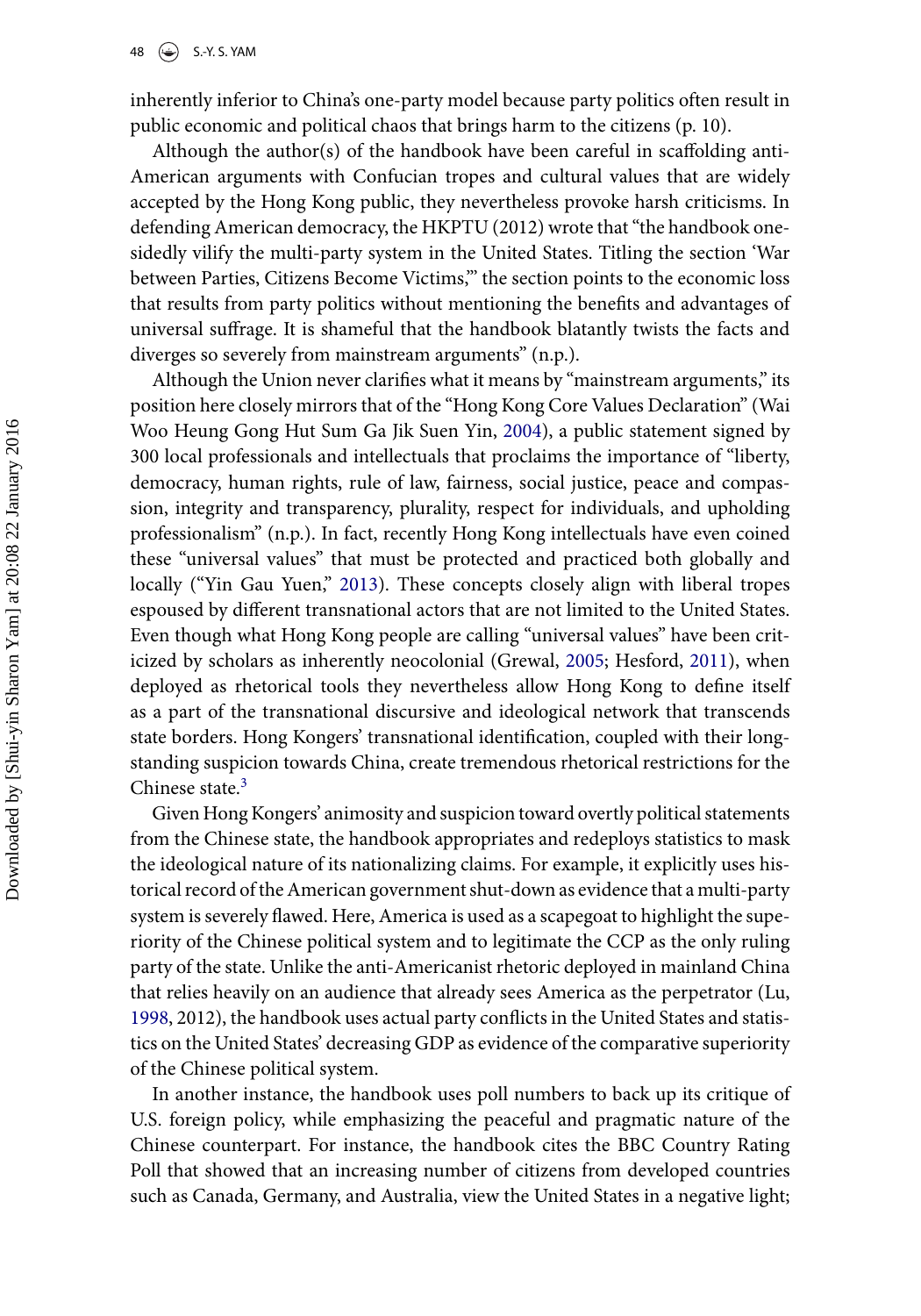the handbook then explains that most countries, except China's economic competitors, view China favorably (p. 14). The appropriation and redeployment of numbers and polls from a credible source allows Chinese-Hong Kong government to further strengthen its credibility while passing the ideological interpretations of statistics as value-neutral facts.

Even though the author(s) of the handbook has strategically redeployed economic arguments, Confucian tropes, and statistics to mask its ideological and nationalizing agenda, the Hong Kong public remains suspicious and unconvinced. In its official press release, the HKPTU—one of the key protest organizers mounted a series of critiques against the ideological nature of the handbook. In particular, the HKPTU (2012) criticized it for the following:

Blindly flattering the current Chinese regime, concealing existing political problems, representing biased information that reinforces the official narrative, directing students to uncritically follow current policies, vilifying other nation-states, promoting mainland political framework, and poisoning students by convincing them to obey the oppressive regime. (n.p.)

These critiques are important in illustrating the rhetorical restrictions the Chinese state faces when attempting to nationalize a transnational audience that actively denies Chinese national identification. Two observations can be made here. First, while these pointed criticisms point to the handbook's use of vaguely positive terms and concepts, the omission of existing political problems in China, and the use of misleading official images to conjure up the illusion that the Party does "put the people first," the Union did not attack the Confucius tropes cited in the introduction of the chapter. Second, although the Union was unable to counter the American historical records and statistics cited by the handbook to undermine the value of democracy as exemplified by the United States, it nevertheless defends the American political system and electoral process as they are largely seen as the exemplar of democracy.

These two observations demonstrate that although traditional Chinese thoughts can be repurposed by the Chinese government as a rhetorical commonplace that bridges the political and ideological difference between the regime and the Hong Kong audience, the soft power of dominant transnational human rights tropes and pre-existing animosity continues to dominate Hong Kongers' public imagination of China. This case study illustrates the rhetorical double bind that China is in: On the one hand, it must be careful not to trigger the suspicion harbored by the Hong Kong audience, but on the other hand, it must also clearly deliver its nationalizing message. In this particular context, given such rhetorical limitations the state is unable to write itself out of the preexisting local frame of interpretation.

# **Conclusion**

Hong Kong's transnational position and semi-autonomous status has made China's ideological integration project a difficult endeavor. In its attempt to integrate Hong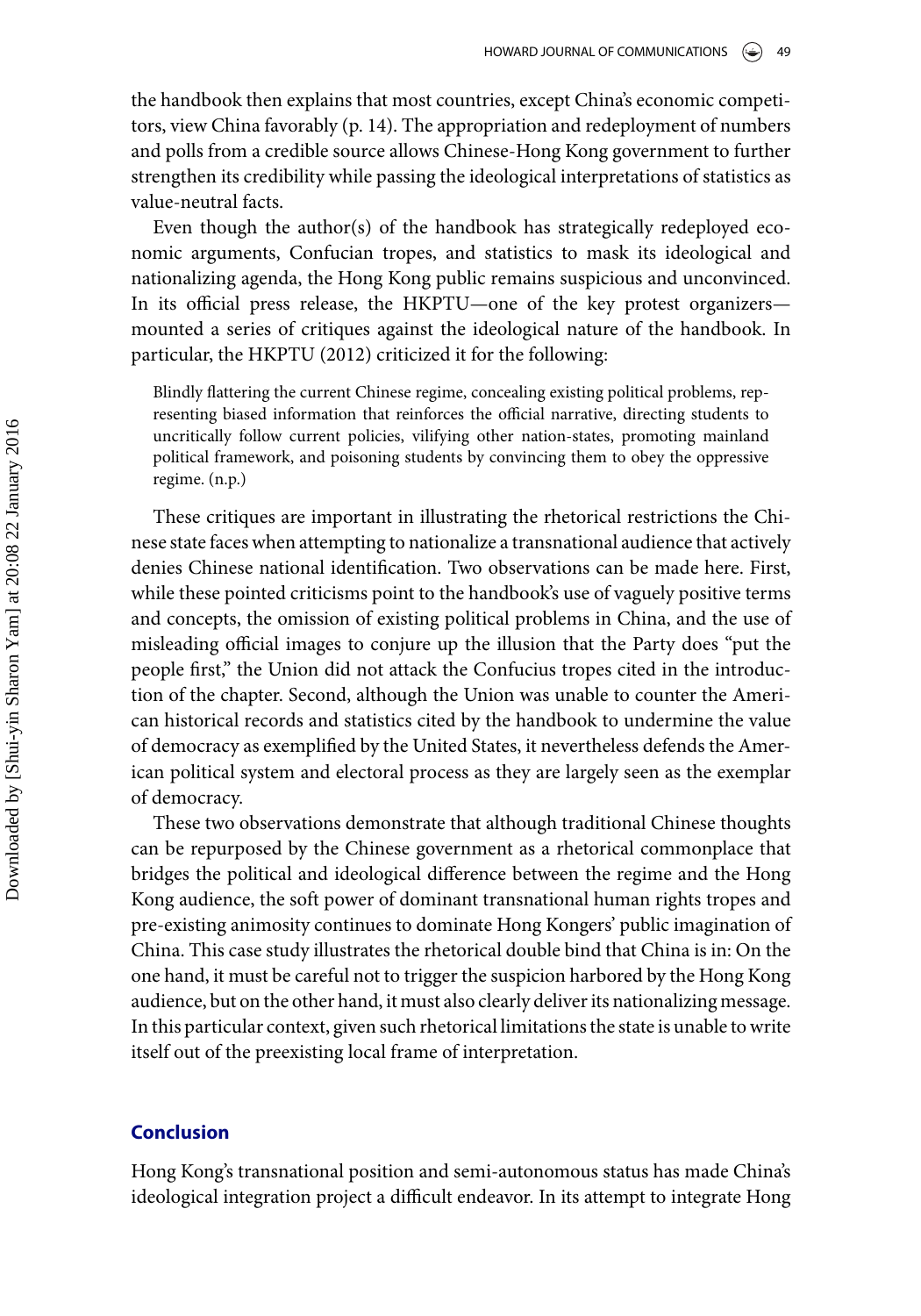Kong, the Chinese government has demonstrated a keen sense of rhetorical awareness towards the Hong Kong audience and context. However, the handbook has proven to be both a rhetorical and political debacle for the Chinese government as it undermines the United States and the transnational liberal tropes that Hong Kongers commonly deploy against the state. Attempting to undermine the United States while being oblivious to Hong Kong's strategic deployment of dominant liberal tropes, China's adapted nationalist rhetoric only serves to fuel further resistance from the Hong Kong people.

In other words, China's rhetorical strategies reflect an international perspective that sees nation-states as key actors, while dismissing the way tropes and ideas travel and get appropriated transnationally over state borders (Dingo, [2012;](#page-14-17) Hesford, [2011\)](#page-14-12). Given this rhetorical phenomenon, states need to negotiate the double bind of neoliberalism and transnational practices within their sovereignty: they must rely on the rhetoric of nationalism to maintain a sense of unity and legitimacy, while working with—instead of against—transnational tropes that transcend their borders. To examine how states adapt their rhetorical practices, therefore, rhetoricians must refrain from seeing states as the sole actors, and must instead situate them and their communicative acts within a larger transnational network of other institutions, material forces, and flows.

#### **Notes**

- <span id="page-13-2"></span>1. Hong Kongers' repurposing of Western human rights discourse to challenge both China and the United States was most prominent when Edward Snowden sought protection in the city in June 2013. Carrying banners that decried both the U.S. and Chinese governments for violating civil rights, many Hong Kongers took to the street demanding the protection of Snowden (see Lai, [2013;](#page-14-10) Tang, [2013\)](#page-15-19).
- <span id="page-13-3"></span>2. The Hong Kong government's attempt to forcefully implement MNE is now cited by Taiwanese activists as a cautionary tale of China's insidious ideological strategy. Referencing MNE and other integration policies in Hong Kong, Taiwanese activists have developed the popular slogan "Tomorrow's Taiwan will be today's Hong Kong" (see Li, [2013\)](#page-14-18).
- <span id="page-13-5"></span>3. Although transnational liberal tropes have recently gained valence in the Hong Kong, they are not consistently hailed as the guiding values of the Hong Kong public—instead, they are often strategically deployed by Hong Kongers to achieve different rhetorical goals. For example, while the Hong Kong citizens often mobilizes these tropes to criticize the Chinese government, they also do not hesitate to renounce values such as plurality and human rights in recent immigration and citizenship debates regarding South Asian migrants and Southeast Asian domestic workers (see Cheung, [2012;](#page-14-19) Choi, [2013\)](#page-14-20). In my analysis, therefore, I treat the evocation of transnational human rights concepts as political tropes and rhetorical tools, rather than as guiding principles that the Hong Kong public subscribe to unwaveringly.

#### **References**

<span id="page-13-4"></span>Abbas, M. A. (1997). *Hong Kong: Culture and the politics of disappearance*. Minneapolis, MN: University of Minnesota Press.

<span id="page-13-1"></span><span id="page-13-0"></span>Brown, W. (2010). *Walled states, waning sovereignty*. New York, NY: Zone Books. Calhoun, C. (1998). *Nationalism*. Minneapolis, MN: University of Minnesota Press.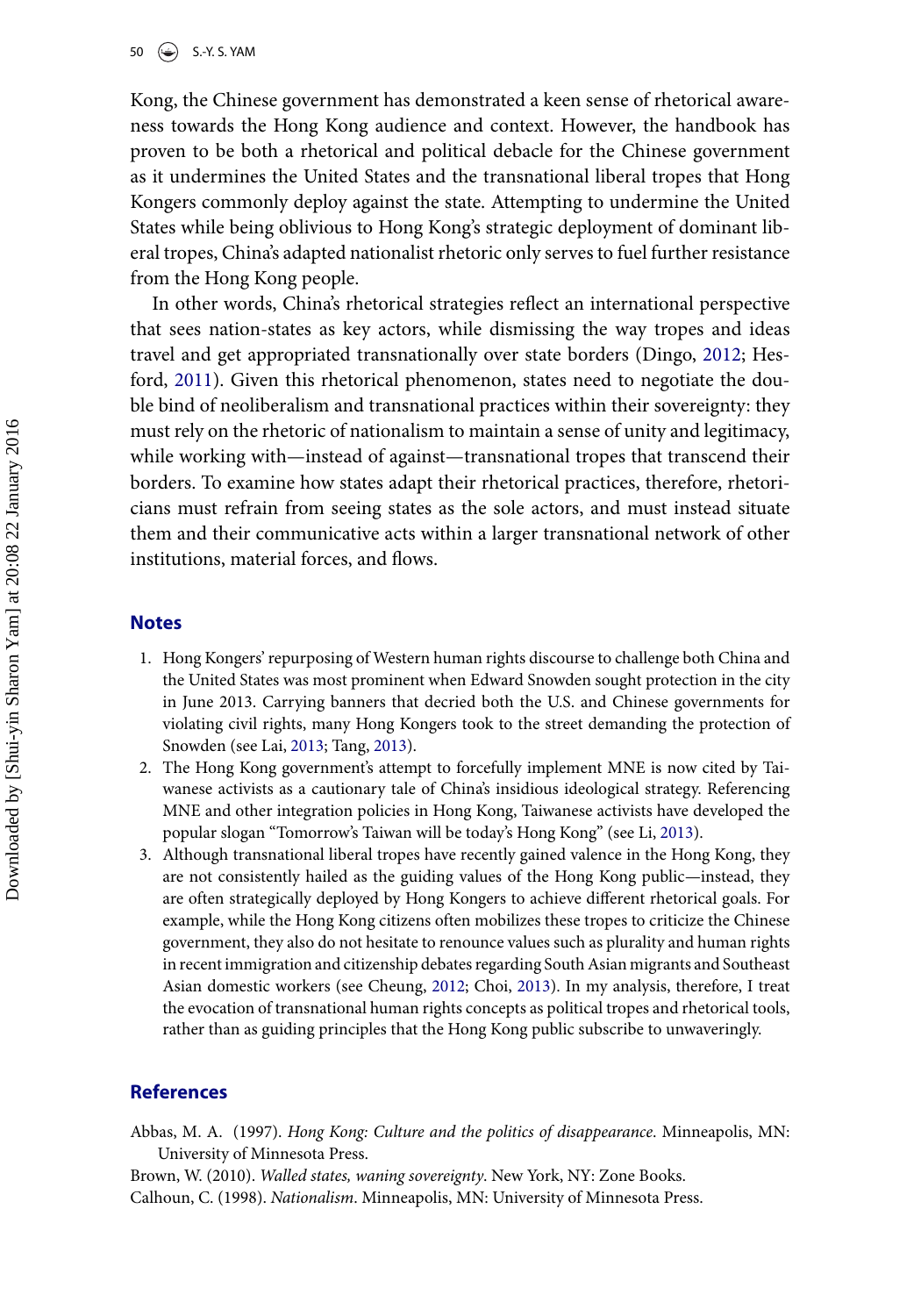- <span id="page-14-0"></span>Calhoun, C. (2007). *Nations matter: Culture, history and the cosmopolitan dream*. New York, NY: Routledge.
- <span id="page-14-19"></span>Cheung, S. (2012, September 11). Indian-born professor Shekhar Kumta angry over Chinese citizenship denial. *South China Morning Post.* Retrieved from http://www.scmp.com/news/ [hong-kong/article/1033605/indian-born-professor-shekhar-kumta-angry-over-chinese](http://www.scmp.com/news/hong-kong/article/1033605/indian-born-professor-shekhar-kumta-angry-over-chinese-citizenship)citizenship
- <span id="page-14-20"></span>Choi, C. (2013, December 10). Domestic workers rally for labour rights. *South China Morning Post.* [Retrieved from http://www.scmp.com/news/hong-kong/article/1106841/domestic](http://www.scmp.com/news/hong-kong/article/1106841/domestic-helpers-demand-recognition-labour-rights)helpers-demand-recognition-labour-rights
- <span id="page-14-9"></span>Degolyer, M. (2014, May 14). Hong Kong's rising cry. *The New York Times*. Retrieved from [http://www.nytimes.com/2014/05/15/opinion/hong-kongs-rising-cry.html?\\_r](http://www.nytimes.com/2014/05/15/opinion/hong-kongs-rising-cry.html?_r=0)=0
- <span id="page-14-17"></span>Dingo, R. (2012). *Networking arguments: Rhetoric, transnational feminism, and public policy writing*. Pittsburgh, PA: University of Pittsburgh Press.
- <span id="page-14-16"></span>Dirlik, A. (2006). Beijing consensus: Beijing "gongshi": Who recognizes whom and to what end? *[Globalization and autonomy online compendium.](http://www.globalautonomy.ca/global1/position.jsp?index=PP_Dirlik_BeijingConsensus.xml)* Retrieved from http://www. globalautonomy.ca/global1/position.jsp?index=PP\_Dirlik\_BeijingConsensus.xml
- <span id="page-14-2"></span>Grewal, I. (2005). *Transnational America: Feminisms, diasporas, neoliberalisms*. Durham, NC and London, England: Duke University Press.
- <span id="page-14-5"></span>Guang, L. (2005). Realpolitik nationalism: International sources of Chinese nationalism. *Modern China*, *31*, 487–514.
- <span id="page-14-7"></span>Guo, Y. (2004). *Cultural nationalism in contemporary China: The search for national identity under reform*. New York, NY: RoutledgeCurzon.
- <span id="page-14-6"></span>Hartnett, S. J. (2011). Google and the "twisted-cyber spy" affair: US–Chinese communication in an age of globalization. *Quarterly Journal of Speech*, *97*, 411–434.
- <span id="page-14-1"></span>Harvey, D. (2007). *A brief history of neoliberalism*. New York, NY: Oxford University Press.
- <span id="page-14-11"></span>He, B. (2003). China's national identity: a source of conflict between democracy and state nationalism. In L. H. Liew & S. Wang (Eds.), *Nationalism, democracy and national integration in China* (pp. 170–195). New York, NY: RoutledgeCurzon.
- <span id="page-14-12"></span>Hesford, W. (2011). *Spectacular rhetorics: Human rights visions, recognitions, feminisms*. Durham, NC: Duke University Press.
- Hong Kong Professional Teachers' Union. (n.d.). Faan dui sai lo sic gau choi chit wui gwok mun gau yuk fou [Against brainwashing teaching materials, abolish moral and national education]. Retrieved from [http://www.hkptu.org/education/?p](http://www.hkptu.org/education/?p=5835)=5835
- <span id="page-14-14"></span>Jasinski, J. (2001). The status of theory and method in rhetorical criticism. *Western Journal of Communication*, *65*, 249–270.
- <span id="page-14-8"></span>Kang, L. (1998). Is there an alternative to (capitalist) globalization? The debate about modernity in China. In F. Jameson & M. Miyoshi (Eds.), *The cultures of globalization* (pp.164–190). Durham, NC: Duke University Press.
- <span id="page-14-3"></span>Kennedy, G. A. (1997). *Comparative rhetoric: An historical and cross-cultural introduction*. New York, NY: Oxford University Press.
- <span id="page-14-4"></span>Kluver, A. (1996). *Legitimating the Chinese economic reforms: A rhetoric of myth and orthodoxy.* Albany, NY: State University of New York Press.
- <span id="page-14-10"></span>Lai, A, (2013, June 16). Hong Kong rallies in the rain for Edward Snowden. *CNN*. Retrieved from <http://www.cnn.com/2013/06/15/world/asia/hong-kong-snowden-protest>
- <span id="page-14-13"></span>Leff, M. C. (1980). Interpretation and the art of the rhetorical critic. *Western Journal of Speech Communication*, *44*, 337–349.
- <span id="page-14-18"></span>Li, Y. F. (2013, April 15). Din si sun mun juen bo jung gwok jit muk jung yi [The contro[versy on broadcasting Chinese TV programs\].](http://news.ltn.com.tw/news/politics/paper/670638) *Liberty Times Net*. Retrieved from http://news. ltn.com.tw/news/politics/paper/670638
- <span id="page-14-15"></span>Lilley, R. (2001). Teaching elsewhere: Anthropological pedagogy, racism and indifference in a Hong Kong classroom. *The Australian Journal of Anthropology*, *12*, 127–154.